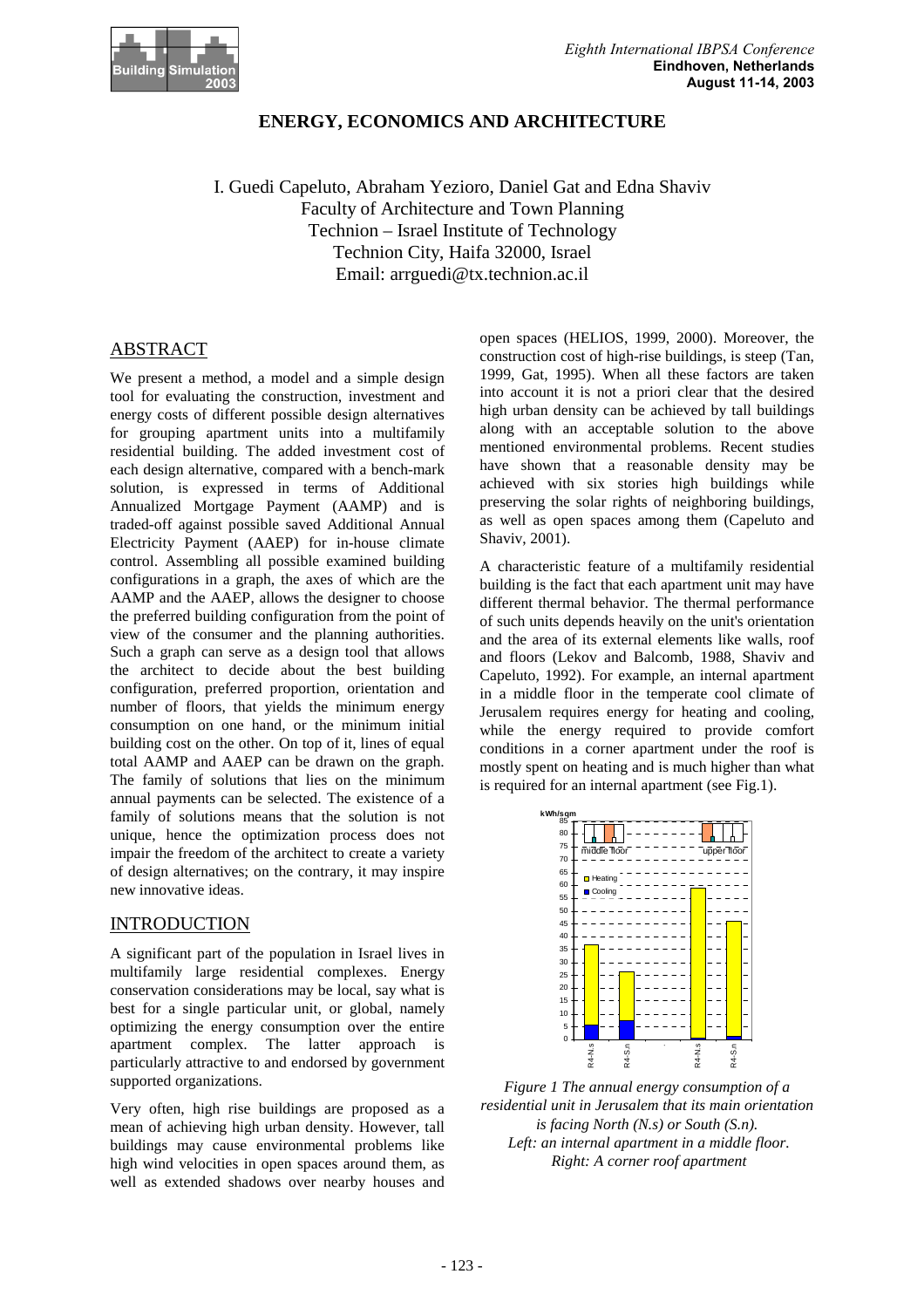When the analysis is restricted to a single residential unit, it was found that the unit's proportion have a small influence on its thermal behavior (Shaviv and Capeluto, 1992). However, this situation changes when we consider the configuration of the whole residential building. Here, the building's proportions have a profound effect on the global energy consumption. This behavior is due to the fact that the number of the inner apartments with almost no external walls can vary relative to the number of external apartments with large external envelope (Capeluto and Shaviv, 1994).

Construction costs are also sensitive to the area of the external envelope, roof and walls. In most cases, as the area of the external envelope decreases, so does the construction cost of these elements. However, this saving is negligible compared to the construction costs associated with the height of the building (Gat, 1995, Tan, 1999, Trump, 1987). Few questions arise:

1. Does the multifamily residential building have an optimum massing configuration, from the point of view of energy and construction cost, and if so what is the recommended shape in a given climatic zone?

2. Does the best building form, from the point of view of the energy and construction cost depend on the plan of the building, its height, or on the building orientation?

To answer the above questions, we developed a method, a model and a design tool Mulres-Energy (Capeluto and Shaviv, 1994) that allows a systematic evaluation of different building configurations. Results for various possible design solutions, for the temperate cool Mediterranean climate (like Jerusalem) are presented. Such results can facilitate the designer and the authorities in reaching a decision as to which floor plan and building massing configuration is most appropriate for the temperate cool Mediterranean climatic zone, creating a urban fabric with a variety of building types.

# ENERGY ASPECTS OF HOUSING DESIGN

In the framework of developing an Energy Code for buildings in the different climatic zones of Israel, we checked a basic residential unit, changing systematically different design variables in order to obtain minimal energy consumption. During the process of developing recommended values for each design variable, the thermal performance of many different types of apartment units were evaluated (Shaviv et al., 2002). The required energy for cooling and heating for each unit type was calculated using an hourly dynamic simulation model ENERGY developed by Shaviv and Shaviv (1977, 1978a,b, Shaviv, 1984) and the results were stored as a database for the model Mulres-Energy. Thus, the

model Mulres-Energy is based on accumulated knowledge.

In this research, we restricted the values that can be assigned to the residential unit by using only the recommended values for each design variable according to what is required by the Energy Code for residential buildings in Israel. A more general approach to this problem could be to optimize at the same time the values that should be assigned to the unit and to the building massing configuration. However, this extension is outside the scope of this paper. Thus, we assumed a wall insulation of 3cm  $(U=0.611 \text{ W/m}^2 \text{°C})$ , roof insulation of 4cm (U=0.437)  $W/m^2$  °C) and no mechanical night ventilation. The window size was assumed to be 10% of the floor area, and well exposed to the sun (Yezioro and Shaviv, 1994, Capeluto and Shaviv, 2001) during winter (SC=0.90) while partially shaded during the hot season by means of external shutters (SC=0.50). All units were assumed to be identical, and differ from each other only in the following design variables:

1. The plan location – a parameter, which influences the area of the external walls.

2. The section location – under the roof, or middle floor.

3. The building orientation – 8 possibilities: N, NE, E, SE, S, SW, W, NW. The orientation is defined according to the direction of the living room, which determined also where the main glazing is located.

Some typical results of the calculated energy consumption of the residential unit are presented in Figs.2 and 3.



*Figure 2 The influence of increasing the external envelope of a residential unit on the yearly energy consumption for different orientations*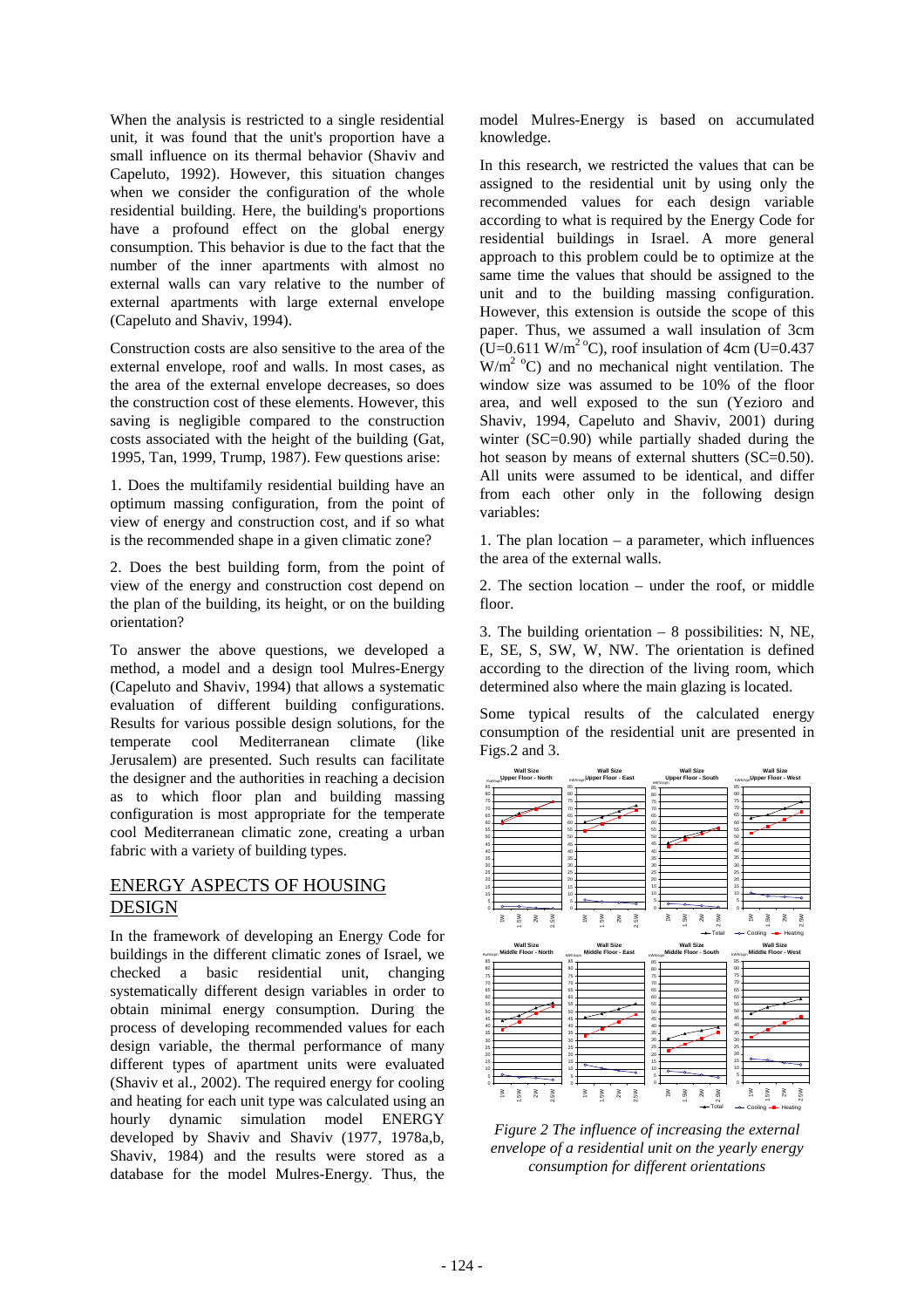From the above mentioned residential unit, we constructed various plans; some of them are shown in fig.4. The whole building configuration was determined by applying for each plan type, in all possible orientations, different number of floors. All together 222 different building's configurations were examined.



*Figure 3 The influence of the building orientation on the yearly energy consumption of a residential unit* 



*Figure 4 Different building type plan configurations for multifamily residential building* 

Fig.5 presents an example of a Double Row building with 8 apartments in each floor, with different number of floors, facing the 4 different orientations. One can see that up to 8 floors, increasing the number of stories improves the energy consumption. However, above 8 floors, an effective plateau is reached and the height of the building has almost no influence on its energy consumption.

Based on energy consumption consideration only, the best solutions were obtained for the following building configuration (see Fig.6): Row buildings with 4 and 8 apartments in each floor and with the main facade oriented to the south. Moreover, the taller the building is, the less energy it consumes. The second best solutions are the Double Row buildings with facades facing S and N. These results are typical to a temperate cool climate. In the hot-humid climate of Tel Aviv, buildings with few apartments and few stories high were found to be the best solutions (Capeluto and Shaviv 1994).

![](_page_2_Figure_7.jpeg)

*Figure 5 Double Row Building (DR8) and different number of floors*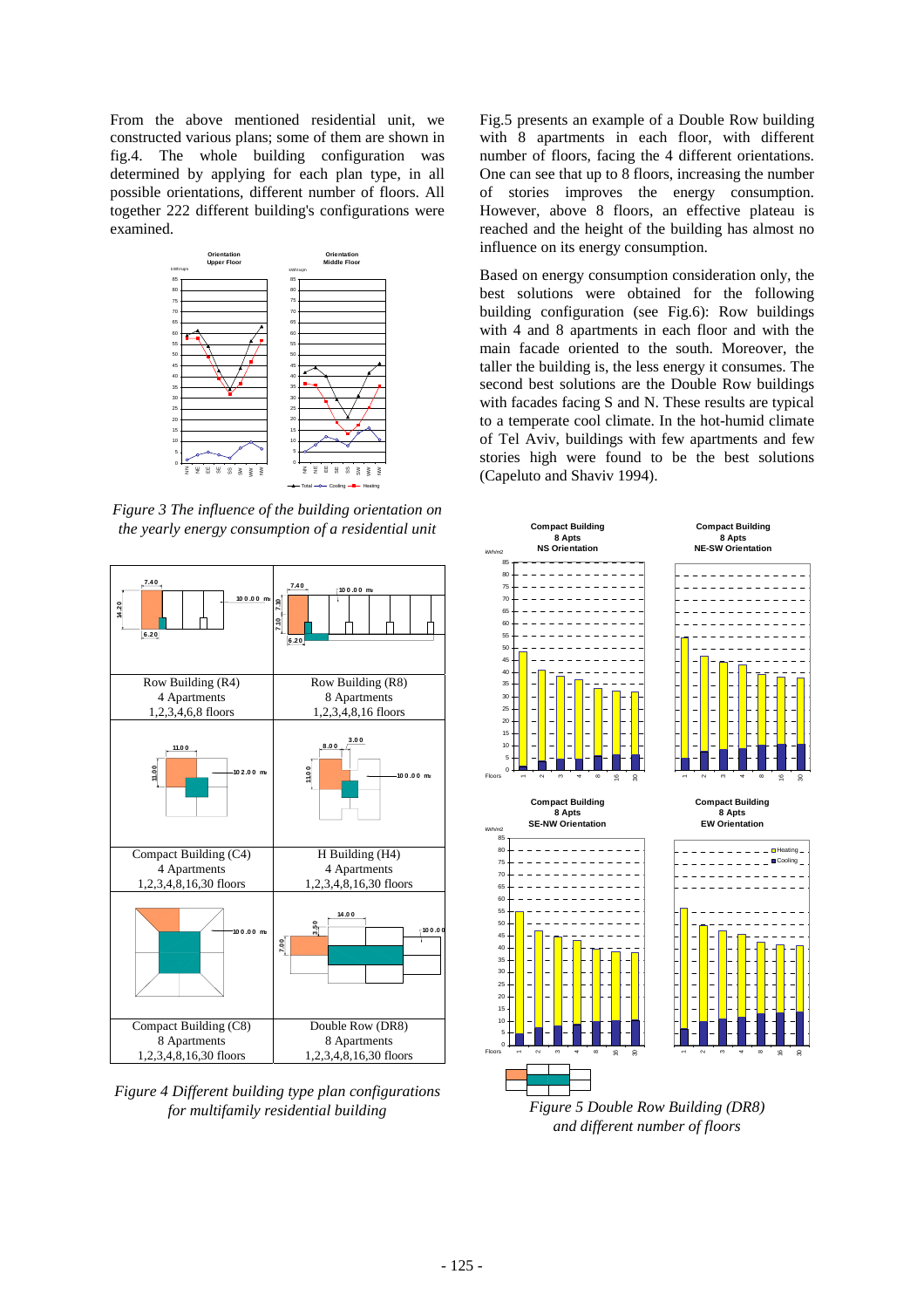![](_page_3_Figure_0.jpeg)

*Figure 6 The best energy consumption solutions for different building configurations (F16R8-S.n means: 16 Floors, building type R8, with main orientation facing S)* 

# ECONOMIC ASPECTS OF CLIMATE ORIENTED HOUSING DESIGN

Optimal building configurations obtained so far are based on energy consumption considerations only. These results were obtained by systematic variations of three design variables, namely: (i) building type; (ii) building orientation; and (iii) building height (number of floors). But as these three variables are manipulated, they often have additional consequences other than energy, i.e. construction cost.

We have found that energy consumption (per sqm) for climate control diminishes as the number of floors increases (see Fig.5). But these energy savings are small and further decrease when the height exceeds 8 floors. On top of it, it is negligible when compared with the additional construction cost associated with tall buildings. Marginal costs of construction increase at the rate of 2%-3% per floor (Tan, 1999), and can reach 200% at a height of 30 floors. This is equivalent to an average per sqm cost of 150%. Since financing costs are an exponential function of construction duration and the latter is a function of building size and height, tall buildings become very expensive to erect and the real estate market supplies such buildings only at very exclusive and expensive locations. Maintenance costs of very tall buildings are known to be very high due to the highly complex mechanical systems needed to serve such structures.

Accordingly, building height is governed mostly by market considerations more than by any other consideration, and thus it may be an exogenous parameter, rather than a design variable, to the climatic design process (see also Figs. 7 to 9).

Construction standards definitely contribute to building hedonics and value as well as to resource utilization. However, once all design variables are assumed according to the requirements of the building Energy Code, they become irrelevant for our comparison of building types, and are therefore neutralized (considered equal) in what follows.

Thus we are left with the remaining two decision variables, building type and building orientation, and we need a method to select their optimal values.

#### **Estimating Construction and Investment Costs**

Equation 1 is a simple model for estimating the basic construction cost of building types appearing in the energy consumption model. This cost model is based on the idea that buildings are made up of complete systems (structure, external wall cladding, mechanical, HVAC, etc.). The expected weights of these systems  $\mu_i$  bear a stable relationship to each other (Pereira, 1986). This relationship can change in specific instances when we know for sure that a given component  $x_i$ <sup>'</sup> deviates markedly from the average quantity *x i* .

$$
C_0 = C \cdot \left[ 1 + \mu_1 \left( \frac{x_1}{x_1} - 1 \right) + \mu_2 \left( \frac{x_2}{x_2} - 1 \right) + \dots + \mu_m \left( \frac{x_m}{x_m} - 1 \right) \right] (1)
$$

According to eq.(1), an expression for a component whose quantity does not deviate vanishes. For the various building types under study, we know that they differ from each other by the size of their external walls and rooftop, both measured per sqm of built floor area. So the manifestation of eq.(1) reduces to a two elements expression where  $x_1$  represents external wall and  $x_2$  represents roofing.

$$
C_0 = C \cdot \left[ 1 + \mu_1 \left( \frac{x_1}{x_1} - 1 \right) + \mu_2 \left( \frac{x_2}{x_2} - 1 \right) \right]
$$
 (2)

Roofing (per sqm of built floor-area) declines with the number of floors and so it would appear that we have a perpetual saving as more floors are added. Construction costs as well as energy losses are declining simultaneously and we may have an incentive to add floors without limit. As mentioned above, this blissful assessment is un-informed: height entails exponential marginal costs that overshadow the small and declining savings due to a (per sqm) shrinking roof component. Let  $\lambda$  be the rate of cost increase per floor, then the cost of one square meter on floor N is given by the expression:

$$
C(N) = C_0 \cdot e^{\lambda N} \qquad (3)
$$

C(N) is equivalent to marginal cost. To convert it to the average cost  $AC(N)$  we sum it up over all the floors, and divide by the number of floors N: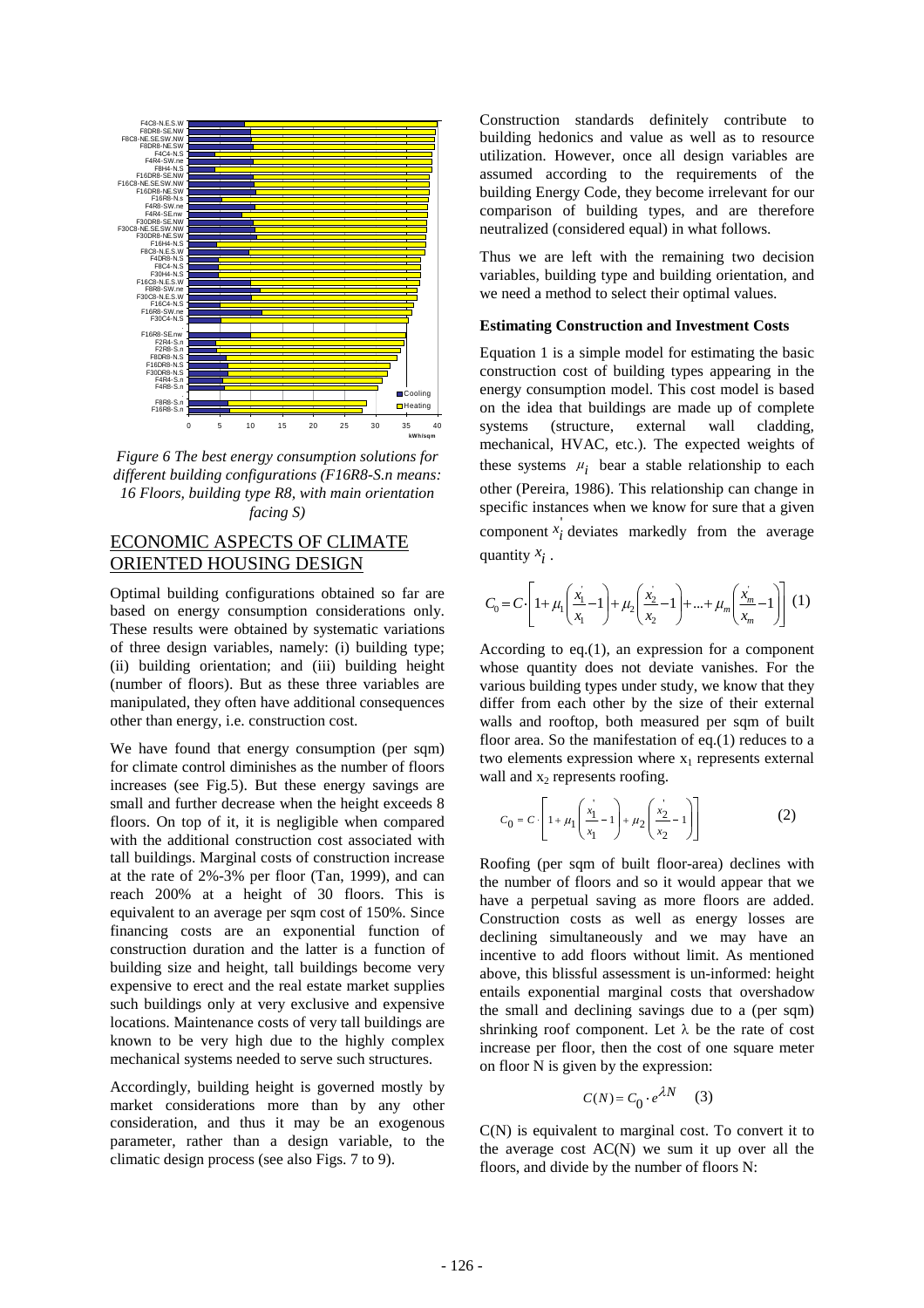$$
AC(N) = \frac{1}{N} \int_{n=0}^{N} C_0 \cdot e^{\lambda n} dn = \frac{C_0}{\lambda N} \left[ e^{\lambda n} \right]_{n=0}^{N} = C_0 \frac{\left[ e^{\lambda N} - 1 \right]}{\lambda N} \tag{4}
$$

We need two more symbols in order to convert the average per sqm cost to the average per sqm investment cost, i.e. the cost including the interest on the construction loan.

- T is the time it takes to complete the project
- k is the interest rate

We assume stream of T equal payments from the bank to the contractor, summing up to the total cost. The payment at time t gathers interest during T-t periods. Thus, AIC(N) the accumulated investment cost for each square meter of built space is:

$$
AIC(N) = \frac{1}{T} \int_{t=0}^{T} C_0 \frac{\left[e^{iN} - 1\right]}{\lambda N} \cdot e^{k(T-t)} dt =
$$
  

$$
\frac{1}{T} C_0 \frac{\left[e^{iN} - 1\right]}{\lambda N} \int_{t=0}^{T} e^{k(T-t)} dt = C_0 \frac{\left[e^{iN} - 1\right]}{\lambda N} \cdot \frac{\left[e^{kT} - 1\right]}{kT}
$$
(5)

# A MODEL FOR EVALUATING INITIAL INVESTMENT COSTS VS. ENERGY SAVINGS

In this section we introduce different approaches to present the life cycle cost analysis for estimating the initial construction and investment costs, depending on building type, orientation and building height and the potential reduction in annual electricity payments. The results are presented in Figs.7 to 9.

**Life Cycle Cost Analysis as a Function of the Building Height** 

![](_page_4_Figure_9.jpeg)

*Figure 7 Life cycle cost - investment cost and energy in present value, as a function of building orientation and number of floors (building type is R8. The lower line is construction cost, all other lines includes also energy cost)* 

The lower line in Fig.7 shows marginal investment cost without energy cost. Investors can use this line to determine the optimum number of stories according to market values. For example, in a location, where one expects people paying as much as 1500\$/sqm it will be economically viable to built up to 8 floors. However, in more expensive areas of the city, where higher values can be expected, it is worth for the

investor to build higher buildings. For a market value of around 2.500\$/sqm the optimum building height is 18 floors. Each sqm added to a building higher than that, will increase the price to a level beyond the attractiveness of the location and hence will not attract potential consumers. If the minimal possible selling price should be obtained, then only  $\overline{2}$  stories should be built. Even if we add the value of the additional marginal cost according to the building orientation, caused by the energy consumption into this graph (the upper lines in Fig.7) these conclusions remain unchanged. Fig.7 shows also that once the capitalized initial construction cost is added to the energy cost, it is very difficult to distinguish and choose the best building orientation. This is because the potential energy savings due to a better building form and orientation is negligible compared with the investment cost. The conclusion is that such common representation of life cycle cost is not valid for our problem of choosing the best building configuration.

#### **Energy - Money Graph: Energy Consumption vs. Investment Cost Graph (EC-IC space)**

A second approach is to use the same equations detailed above, but to place each Type-Orientation Pair (TOP) within the two dimensional space of Investment Cost (IC) and Energy Consumption (EC). Each of these variables is measured in units per square meter of built space (see Fig.8). As the number of stories is determined mainly by the market value, we will present different EC-IC space for various buildings heights. In this work we limit our discussions to 4 and 8 floors buildings (denoted by F4 and F8).

Fig.8 left shows a given TOP placed in a 2 dimensional decision space for a 4 floor building. On the right, we see TOP for 8 floor building. Clearly, as is expected from Fig.7, the investment cost of all types of 4 floors is lower than any types of 8 floors. Thus, the best investment-cost wise is the 4 floors, 8 dwellings to a floor, compact type building (F4C8), but this type consumes much more energy than building types F8R8S.n or F8R4S.n (see Fig.8). As expected, the 8 floors, South oriented Row type with 8 dwellings to a floor (F8R8S.n) is the best energy wise. However, building type F4R8S.n consumes just a little bit more energy than F8R8S.n, but costs much less to construct. So the question remains, what is better to build?

The kind of data presented in Fig.8 combines developer's and consumer's considerations. The developer will generally prefer a reduction of construction and investment costs even if it results in higher energy consumption (i.e. he will choose type F4C8) while the consumer and local authorities will be interested in a solution which reduces costs and saves energy. However, energy saving vs. the higher cost should be traded off to reach a decision.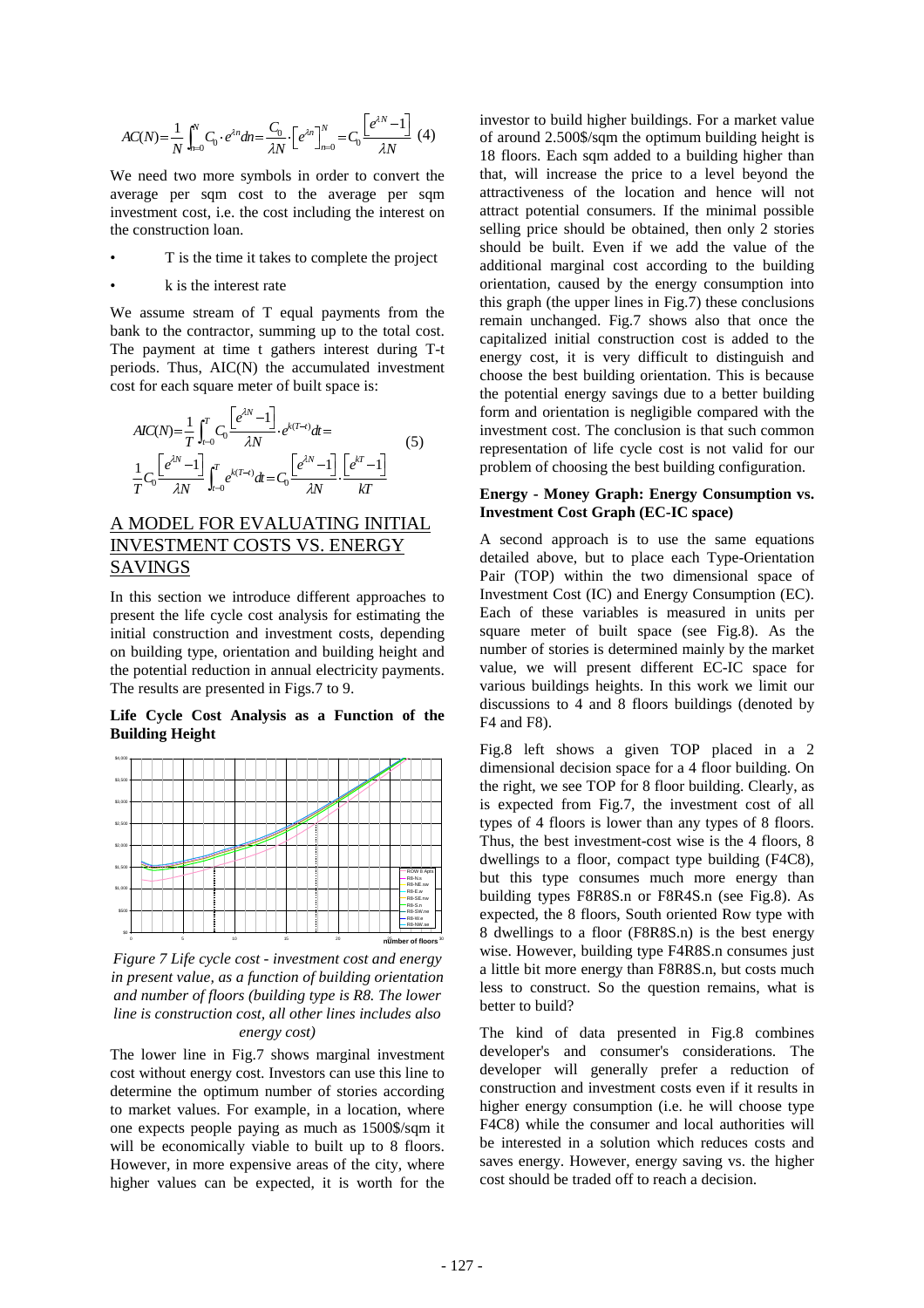To clear the ambiguity, we need a design tool that will easily show us in the TOP space, what are the best design alternatives. For that reason we propose in this paper a new approach, which allows the evaluation of the potential energy savings and the initial cost saving according to the building type, orientation and number of floors.

## **Money – Money Graph: Additional Annual Electricity Payments vs. Additional Annualized Mortgage Payments Graph (AAEP-AAMP space)**

If we insist on a complete ranking for the whole set of types and orientation pairs, we need a common yardstick. Of course, the simplest way is the use of money. Regarding *energy consumption* - for every building height there is an optimal solution with maximum energy savings. We use this solution as an energy-benchmark, and measure yearly energy consumption per sqm as additional to this base case. For example, this benchmark for 8 floors building can be F8R8-S.n, as it consumes less energy. Using this base case one can evaluate the Annual Additional (or saving) Electricity Payments in \$/sqm (AAEP) to the consumer for heating and cooling his apartment. Assuming that the cost of 1 kWh of electricity is Ecost (\$/kWh/sqm), we get:

### AAEP (\$)=AAEC (kWh/sqm)\*Ecost (\$/kWh) (6)

where AAEC is the Additional (or saving) Annual Electricity Consumption.

According to Fig.8 type F4C8-N.E.S.W (solution A) consumes about 10 kWh/sqm more energy than type F4R8-S.n (solution B). Therefore, for a 120 sqm flat and according to mid-cost electricity scenario (scenario 2) in which Ecost=20cent/kWh, the solution B will produce to the consumer a \$240 yearly saving in his electricity bill, compared with solution A. It must be stated that solution B will save also resources to the country and contribute to reduce CO2 emissions. AAEP is presented in the vertical axis of the graph in Fig.9.

Regarding *construction costs* - we can use the 4 floors, 8 dwellings to a floor, compact type building (F4C8-N.E.S.W), which is the cheapest type, as a cost-benchmark, and measure annualized investment costs as increments from that base-case. We can assume that the consumer will finance these cost differences by taking a larger loan from the bank. Let's define AAMP in US dollars/sqm, as the **Additional Annualized Mortgage Payment** per sqm compared with the base-case F4C8-N.E.S.W (solution A). AAMP is presented in the horizontal axis of the graph in Fig.9.

In the previous example, comparing the solution A (F4C8-N.E.S.W) and solution B (F4R8-S.n), gives the consumer annual electricity saving of \$240. However solution B costs about \$20/sqm more than solution A. For a 120 sqm flat, the additional annual loan return, due to this difference, will be \$215, assuming the regular interest rate in Israel of 6-7.5%. Now the question about what the customer should prefer is very clear. The **Additional Annualized Mortgage Payment** for Solution B compared with solution A is less than the **Additional Annual** saving in the **Electricity Consumption** bill and probably he will demand the energy conscious flat. An increased demand of this kind of preferable design alternative by customers could produce also an increased offer of these good solutions by authorities and investors.

Fig.9 shows a given TOP placed in a 2 dimensional Money – Money decision space for a 4 and 8 floors buildings. The vertical axis is the *Annual Additional Electricity Payment (AAEP)* in \$/sqm and the horizontal axis *is the Additional Annualized Mortgage Payment (AAMP***)** in \$/sqm compared with the base-case. The TOPs on the left are 4 floors high, and on the right are the TOP for 8 floor buildings. TOPs closer to Y axis are solutions with minimal construction-investment cost; on the other hand points closer to X axis represent solutions with minimal energy consumption. Therefore, points closer to the origin correspond to best design alternatives in both energy and investment costs considerations.

We use three different electricity cost scenario. Lowcost scenario, in which Ecost=10cent/kWh, Mid-cost scenario - Ecost=20cent/kWh, and High-cost scenario Ecost=10cent/kWh. For each electricity cost scenario we can draw equal-cost lines.

In order to compare between two different design alternatives, it is possible to check near which of the equal-cost line they are located. The closer the TOP is to the origin, the better solution it is. As for example, solution A is located on the right hand side of the \$2 line, while solution B is located on the left hand side, hence solution B is preferable.

Although one can expect that equal-cost tradeoffs do not cross building height clusters as building height is optimized with regard to real-estate value (see Figs.7 and 8), we still can find in Fig.9 some exceptions (compare F4H4-E.w with F8C8-N.E.S.W according to scenario 2). However, in most cases, once the height of the building is selected regarding the realestate value, cost comparisons of type and orientation pairs reflect sub-optimization of the selected number of building floors.

# **CONCLUSIONS**

1. It is possible to present to the planning authorities, designers, and consumers the envelope of possible solutions for grouping apartment units into a whole multifamily residential building, compared under energy and economic considerations.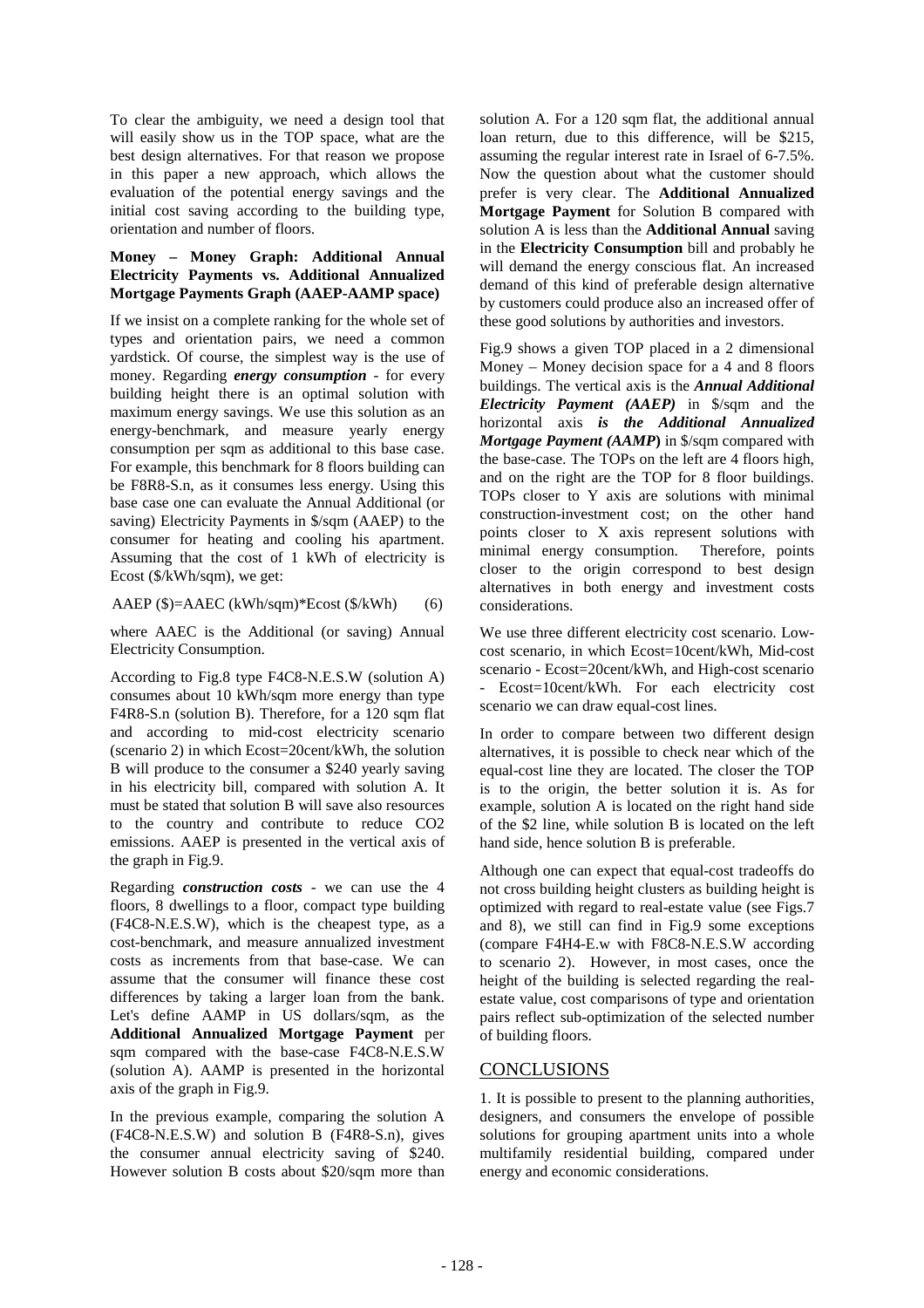2. Based on the results, as presented in the graph of the solutions investigated, it is possible to single out, already at the very early pre-conceptual design stage, the best building configuration.

3. The best solution for grouping apartments units into a whole multifamily residential building is not necessarily the one with lowest initial construction costs or lowest energy consumption cost. There exists a trade-off between these two factors. Moreover, the preferred solutions may vary according to the cost of electricity.

4. The equal-cost tradeoffs lines presented in the *AAEP-AAMP space* (Fig.9) serve as a simple design tool that facilitates designers and building authorities in determining the preferable solution from economically and or climatically points of view.

5. Since the *AAEP-AAMP space* presents all solutions investigated, it does not impair the freedom of the architect to achieve a variety of solutions; on the contrary, it can inspire new ideas.

6. Similar graphs can be easily generated for other locations, weather conditions, and electricity cost or design variables.

## ACKNOWLEDGMENT

This research was supported by The Ministry of National Infrastructures and by the Technion V.P.R. Fund Carl E. Schustak Energy Research and Development Fund, Grant 022-755

### REFERENCES

Capeluto I.G., Shaviv E. 2001. On the Use of Solar Volume for Determining the Urban Fabric, Solar Energy Journal, Vol. 70, No. 3, Elsevier Science Ltd., pp. 275-280.

Capeluto I.G., Shaviv E. 1994. MULRES-ENERGY: A CAD Tool for Determining the Optimum Configuration of Multifamily Residential Buildings, in PLEA94 - Architecture of the Extremes. Proc. of the 11th PLEA International Conference, pp. 277- 284.

Capeluto I.G. and E. Shaviv, 2001. "On the Use of Solar Volume for Determining the Urban Fabric", "Solar Energy" journal, Vol. 70, No. 3, pp. 275-280 Elsevier Science Ltd.

Gat D. 1995. Optimal Development of a Building Site, Journal of Real Estate Finance and Economics, Vol. 11, pp. 77-84.

HELIOS Ltd. (Shaviv, Yezioro and Capeluto). 1999 The Influence of High-Rise Buildings on their Energy Consumption and Urban Shading (research report in Hebrew), ordered by the Ministry of the Interior.

HELIOS Ltd. (Shaviv, Yezioro and Capeluto) 2000. Environmental Report Review, Sun and Winds, Nof Carmel Towers (in Hebrew). Ordered by the Ministry of the Environmnet,.

Pereira, P. E. (ed). 1986. Dodge construction systems costs. McGraw-Hill Cost Information Systems.

Lekov A.B, Balcomb J.D. 1988. Passive Solar Guidelines for Bulgaria. A Multistory Concept, Proc. of Passive Solar Architecture, Ljubljana, Yugoslavia, pp. 156-166.

Shaviv E., Shaviv G. 1977. A model for predicting the thermal performance of buildings. WP ASDM-8 report. Faculty of Architecture, Technion IIT, Haifa, Israel .

Shaviv E., Shaviv G. 1978(a). Designing buildings for minimal energy consumption. Computer Aided Design Journal 10(4):239-247

Shaviv E., Shaviv G. 1978(b). Modeling the thermal performance of buildings. Building and Environment 13: 95-108. Oxford, Pergamon.

Shaviv E. 1984. The performance of a passive solar house with window sunspace systems. Energy and Buildings 7, Elsevier Sequoia, pp. 315-334.

Shaviv E., Capeluto I.G. 1992. The Relative Importance of Various Geometrical Design Parameters in Hot-Humid Climate, ASHRAE Trans., Vol.98, AN-92-1-1, Baltimore, pp. 589-605.

Shaviv E, Capeluto I.G., Yezioro A., Becker R., Warszawsky A. 2002. Thermal Performance of Buildings and the Development of Guidelines for Energy Conscious Design. Part I, Design Guidelines for Residential Buildings, Research Report 022-733, Ministry of National Infrastructures, Faculty of Architecture, Technion IIT, Haifa, Israel (in Hebrew).

Tan W. 1999. Construction Costs and Building Height, Construction Management and Economics, Vol. 17, pp. 129-132.

Trump D., Schwartz T. 1987. The Art of the Deal, New York, McGraw Hill, page 223.

Yezioro, A. & E. Shaviv. 1994 SHADING: A Design Tool for Analyzing Mutual Shading Between Buildings. Solar Energy, Vol. 52, Number 1, Pergamon Press Ltd., USA (pp. 27-37).